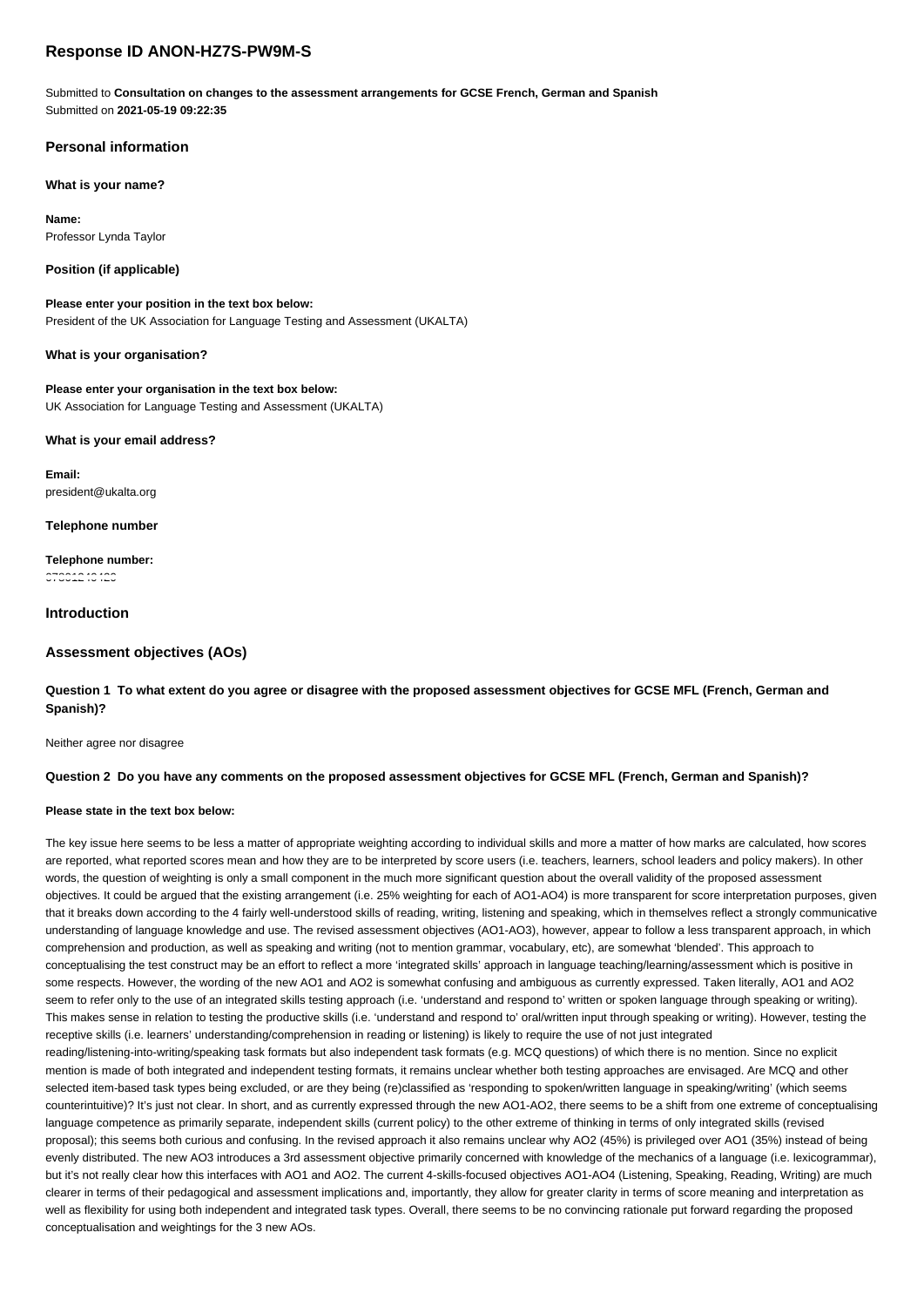## **Tiering**

**Question 3 To what extent do you agree or disagree with the proposal to use tiered assessments (foundation and higher) in GCSE MFL (French, German and Spanish)?**

Neither agree nor disagree

**Question 4 To what extent do you agree or disagree with the proposal to require a single tier of entry for the assessments in GCSE MFL (French, German and Spanish)?**

#### Neither agree nor disagree

## **Question 5 Do you have any comments on the proposal to use tiered assessments (foundation and higher) in GCSE MFL (French, German and Spanish)?**

## **Please state in the text box below:**

Given the proposed change to the AOs (i.e. to blended AO1-3 instead of skill-differentiated AO1-AO4), the question of whether it is sensible to target and differentiate the difficulty levels of assessments through tiering remains open to question. It is possible that integrated assessments could create a larger difference between what weaker and stronger learners can demonstrate, and offering differentiation through tiering may help to address this. However, until information is provided concerning how task difficulty for the foundation and higher levels will be empirically established (e.g. through pre-testing?), this is very hard to judge or comment on. The proposed subject content risks becoming part of the problem here. A key distinguishing factor between the two tiers seems to be 500 more words from the frequency list for the higher tier, with 1200 words in common between the 2 tiers. In theory, however, a test item targeting one of the higher tier's extra words could easily turn out to be empirically easier than an item from the 1200 list in the lower tier exam. A frequency-based word selection does not equal item difficulty neatly. Taking a pedagogic and learner feedback view on the proposed revisions, any formative value of the scores and their meaning for the test takers, especially with regard to tiering, seems to be problematic. How will a test taker understand what their relative strengths/weaknesses are based on the blended assessment categories (AO1-3) in a tiered approach? While the four-skill distinction may be idealised, it does at least allow for easier interpretation by test takers and it is important for test scores to have meaning for test takers (and other score users), particularly in terms of progression to higher proficiency levels (i.e. A-level). In short, it is difficult to determine how a tiered approach could be appropriately or successfully implemented and to what extent some candidates might be denied opportunities to demonstrate their true level of achievement across the 4 language skills. It could be argued that the existing, more flexible tiering arrangement at least allows for this, and acknowledges the linguistic reality that individual language skills may be acquired or develop at differentiated rates.

## **Non-Exam Assessment (NEA)**

**Question 6 To what extent do you agree or disagree with the proposal to use NEA to assess students' spoken responses and interactions in GCSE MFL (French, German and Spanish)?**

## Neither agree nor disagree

**Question 7 To what extent do you agree or disagree with the proposal that NEA should account for 25% of total marks in GCSE MFL (French, German and Spanish)?**

### Neither agree nor disagree

**Question 8 Do you have any comments on the proposal that NEA should account for 25% of total marks in GCSE MFL (French, German and Spanish)?**

#### **Please state in the text box below:**

While a proposal that the NEA should account for 25% of the total marks as before seems reasonable, it is not clear how the proposed NEA to assess students' spoken responses and interactions would integrate with the other AOs 1-3 – all of which also refer to spoken language skills? What is the hypothesised relationship between the AO1 (35%), AO2 (45%) and NEA (25%) components in terms of score manipulation and interpretation - not to mention the role of spoken grammar and vocabulary which is presumably covered by AO3? Note also that spoken pronunciation is not mentioned within the AO3 wording but it is explicitly referred to in the explanatory paragraph that follows the table showing the revised AOs. This is confusing and seems to contradict the rationale given earlier for the shift to the proposed AOs.

#### **Impact of our proposals**

## **Question 9 We have set out our view that our proposals would not impact (positively or negatively) on students who share a particular protected characteristic. Are there any potential impacts that we have not identified?**

#### **Please state in the text box below:**

It is of course essential to emphasise here the importance of conducting differential item functioning (DIF) analysis for race/ethnicity (and all other protected characteristics) in order to establish empirical evidence of equality; we assume that such analyses are already an essential part of the routine test production and validation processes for the current MFL GCSEs. However, the proposal seems to take little account of the student at the centre of the teaching/learning/assessment process in terms of possible variation in their language identity and background. There is no recognition that a student might have one of these languages as their L1 (rather than English), or another L1 altogether, or know or be learning more than one language simultaneously. MFL is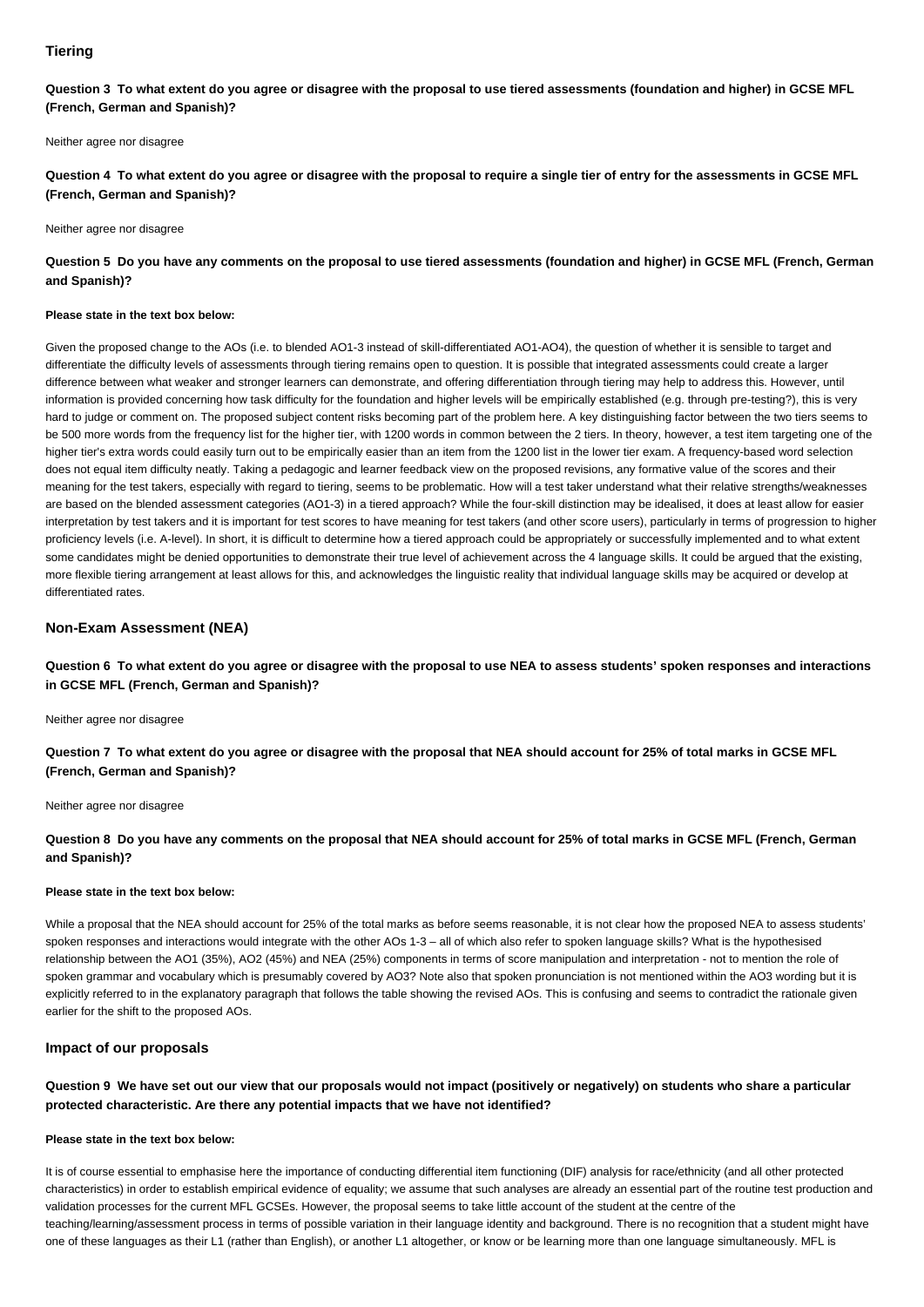presented as a school subject in isolation – which seems a somewhat outdated perspective. The real-life complexity of modern-day language knowledge and use among school-age learners is not fully represented in this proposal; their language identity and background are likely to "impact (positively or negatively)" in a fundamental way. It is a cause for concern that any notion of contemporary multilingualism and its implications for language learning in the school/college context seems to be entirely absent from the discussion. It would not be difficult to include some discussion of this wider socio-cultural and educational background in the proposals, linked to the rationale being put forward for changes to the MFL curriculum.

## **Question 10 Are there any additional steps we could take to mitigate any negative impact you have identified would result from our proposals, on students who share a protected characteristic?**

**Please state in the text box below:**

Please see the response to Question 9 above.

## **Regulatory Impact Assessment**

## **Question 11 We have set out our understanding of the costs and burdens of our proposals for schools, colleges and exam boards. Are there any other potential costs or burdens that we have not identified?**

### **Please state in the text box below:**

No mention is made (or awareness suggested) in the current proposals of the potential impact (including costs) on other key stakeholders involved, beyond schools/colleges, exam boards. Additional stakeholders who will be impacted include: pupils, parents, 6th form admissions tutors, teacher educators, coursebook publishers and other materials developers, educational researchers, among many others. It is worth commenting here that language testing theory and practice have moved over the past decade or more towards centralising 'impact' as a core design principle in any test development and revision enterprise. Consideration of test impact is generally conceptualised nowadays in a sophisticated and multifaceted way and typically requires consultation with a wide range of key stakeholders. The Ofqual consultation process seems to restrict any notion of impact to 'costs and administrative burdens' as they apply to schools, colleges and exam boards. This seems both inadequate and short-sighted.

### **Question 12 Are there any additional steps we could take to reduce the costs or burdens of our proposals?**

#### **Please state in the text box below:**

The research and practitioner community in language testing and assessment has over more than 20 years undertaken extensive theoretical and empirical investigation into test impact and washback in the context of curriculum and examination reform. There now exists a wide-ranging literature available to be consulted by policymakers and professional bodies engaged in subject content review and assessment reform and evaluation. As mentioned above, it is widely understood that impact extends far beyond 'financial costs' and 'administrative burdens'. The importance of an evidence-based/informed approach in such an endeavour cannot be overestimated. The success of any curriculum and examination reform project is partly a matter of winning hearts and minds too among the many stakeholder constituencies involved. Many UKALTA members have significant experience in consulting on/designing exam reforms for languages education across European contexts (and beyond). In the future, it would perhaps be useful to engage with these academics in order to gain expert insights into exam reform processes.

#### **Your details**

### **Which nation or country are you based in?**

**England** 

**Other country::**

#### **How did you find out about this consultation?**

Ofqual's website

**Other (please specify)::**

### **Is this the official response from your organisation or your own, personal response?**

This is the official response from my organisation

## **Which of the following best describes you?**

Other representative or interest group

## **Type of school or college**

## **What is your school or college type?**

Not applicable

**Type of organisation or interest group**